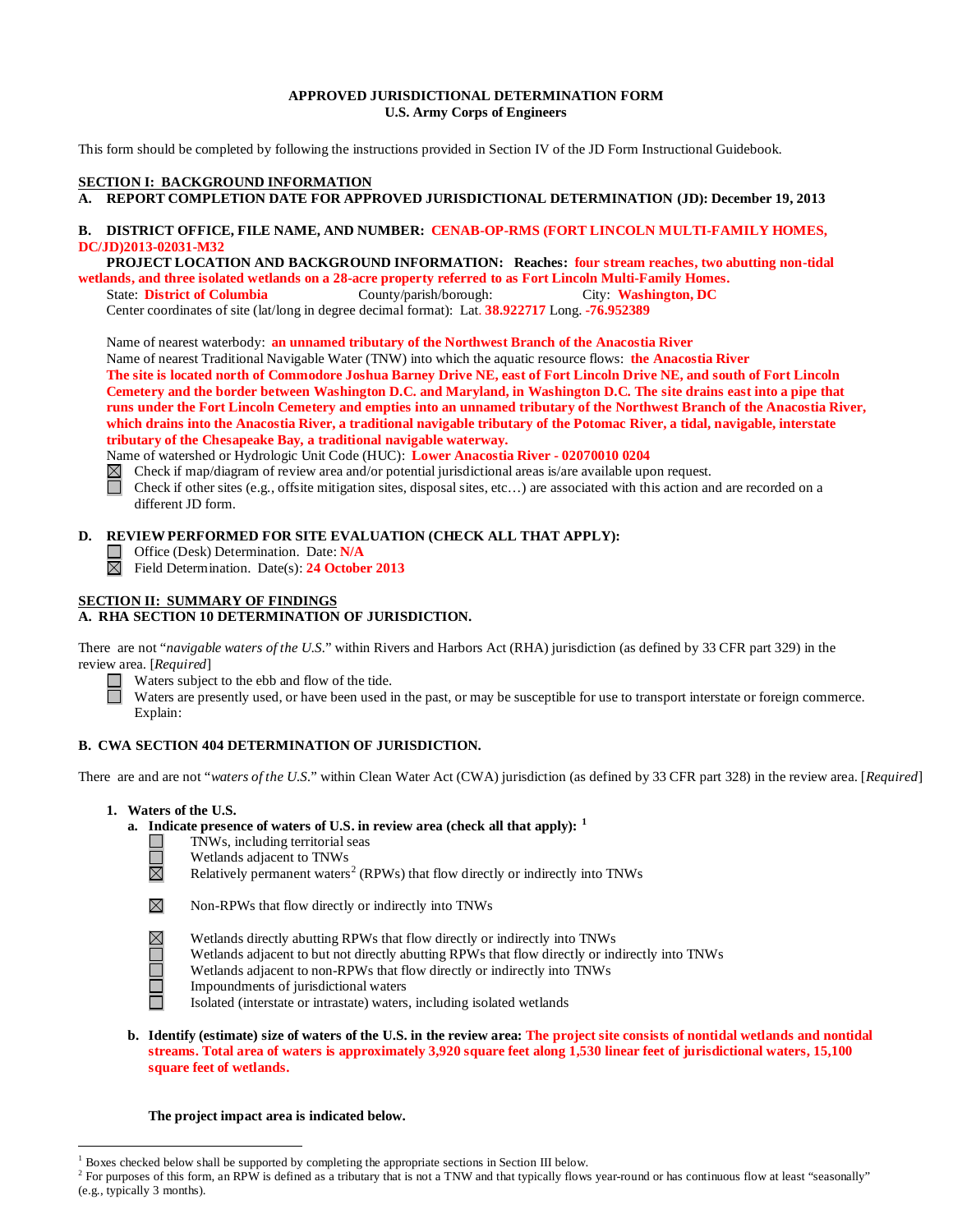- **c. Limits (boundaries) of jurisdiction based on: 1987 U.S. Army Corps of Engineers Wetlands Delineation Manual** Elevation of established OHWM (if known): The OHWM is highly variable, and thus is unknown.
- **2. Non-regulated waters/wetlands (check if applicable): [3](#page-1-0)**

 $\boxtimes$  Potentially jurisdictional waters and/or wetlands were assessed within the review area and determined not to be jurisdictional. Explain: **During the 24 October 2013 Corps site visit, the circumference of each of the isolated wetlands was walked. Wetland A (300 square feet), Wetland B (1,300 square feet), and Wetland C (1,500 square feet) are all groundwater seep-fed and are all located high up on the valley slope of the stream valley for Stream Reach A-1 at a much higher elevation than Stream Reach A-1. There was some surface drainage out of each wetland, but the flow from the wetland was not observed to reach all the way down to the stream channel and the narrow drainage feature did not have stream characteristics such as bed and bank. Wetlands A, B, and C did not have a direct or strong indirect connection to a stream; therefore, based on US vs James Wilson 4th circuit case/CFR 328.3 (a)(3), the Baltimore District does not regulate the three isolated wetlands.** 

#### . **SECTION III: CWA ANALYSIS**

# **A. TNWs AND WETLANDS ADJACENT TO TNWs**

**The agencies will assert jurisdiction over TNWs and wetlands adjacent to TNWs. If the aquatic resource is a TNW, complete Section III.A.1 and Section III.D.1. only; if the aquatic resource is a wetland adjacent to a TNW, complete Sections III.A.1 and 2 and Section III.D.1.; otherwise, see Section III.B below**.

**1. TNW** 

Identify TNW:

Summarize rationale supporting determination:

**2. Wetland adjacent to TNW** 

Summarize rationale supporting conclusion that wetland is "adjacent":

### **B. CHARACTERISTICS OF TRIBUTARY (THAT IS NOT A TNW) AND ITS ADJACENT WETLANDS (IF ANY):**

**This section summarizes information regarding characteristics of the tributary and its adjacent wetlands, if any, and it helps determine whether or not the standards for jurisdiction established under Rapanos have been met.** 

**The agencies will assert jurisdiction over non-navigable tributaries of TNWs where the tributaries are "relatively permanent waters" (RPWs), i.e. tributaries that typically flow year-round or have continuous flow at least seasonally (e.g., typically 3 months). A wetland that directly abuts an RPW is also jurisdictional. If the aquatic resource is not a TNW, but has year-round (perennial) flow, skip to Section III.D.2. If the aquatic resource is a wetland directly abutting a tributary with perennial flow, skip to Section III.D.4.**

**A wetland that is adjacent to but that does not directly abut an RPW requires a significant nexus evaluation. Corps districts and EPA regions will include in the record any available information that documents the existence of a significant nexus between a relatively permanent tributary that is not perennial (and its adjacent wetlands if any) and a traditional navigable water, even though a significant nexus finding is not required as a matter of law.**

**If the waterbody[4](#page-1-1) is not an RPW, or a wetland directly abutting an RPW, a JD will require additional data to determine if the waterbody has a significant nexus with a TNW. If the tributary has adjacent wetlands, the significant nexus evaluation must consider the tributary in combination with all of its adjacent wetlands. This significant nexus evaluation that combines, for analytical purposes, the tributary and all of its adjacent wetlands is used whether the review area identified in the JD request is the tributary, or its adjacent wetlands, or both. If the JD covers a tributary with adjacent wetlands, complete Section III.B.1 for the tributary, Section III.B.2 for any onsite wetlands, and Section III.B.3 for all wetlands adjacent to that tributary, both onsite and offsite. The determination whether a significant nexus exists is determined in Section III.C below.**

- **1. Characteristics of non-TNWs that flow directly or indirectly into TNW**
	- **(i) General Area Conditions:** Watershed size: **Anacostia River 46.2 square miles (41.9% impervious cover)** Drainage area: **unknown**

<span id="page-1-0"></span><sup>&</sup>lt;sup>3</sup> Supporting documentation is presented in Section III.F.

<span id="page-1-1"></span><sup>&</sup>lt;sup>4</sup> Note that the Instructional Guidebook contains additional information regarding swales, ditches, washes, and erosional features generally and in the arid West.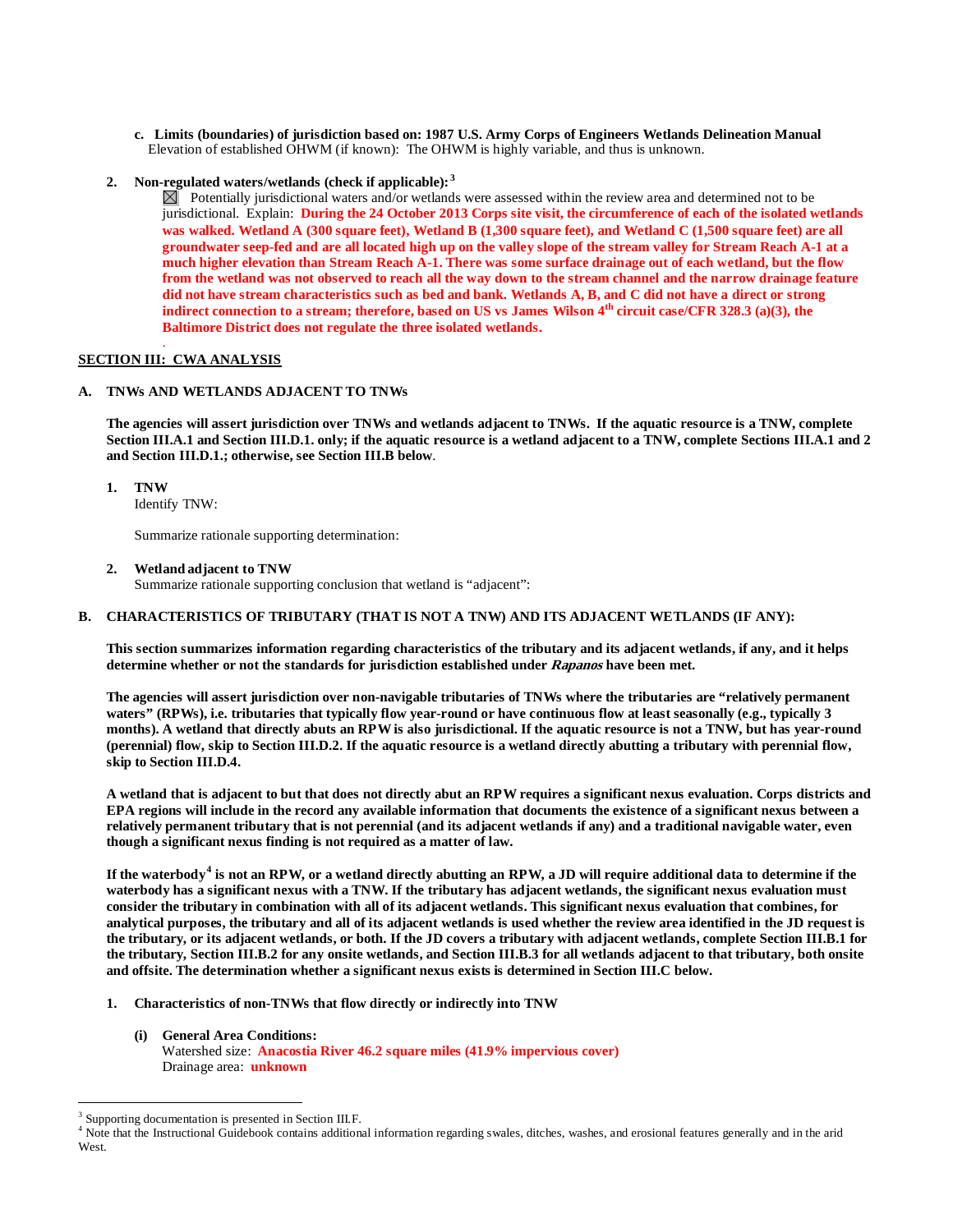Average annual rainfall: **unknown** Average annual snowfall: **unknown**

#### **(ii) Physical Characteristics:**

(a) Relationship with TNW:

 $\Box$  Tributary flows directly into TNW.

 $\boxtimes$  Tributary flows through 1 tributaries before entering TNW.

Project waters are **less than 1** river miles from TNW.

Project waters are **less than 1** river miles from RPW.

Project waters are **less than 1** aerial (straight) miles from TNW.

Project waters are **less than 1** aerial (straight) miles from RPW.

Project waters cross or serve as state boundaries. Explain:

Identify flow route to TNW<sup>[5](#page-2-0)</sup>: Stream Reaches A-2 and A-3 (non-RPWs) flow into Stream Reach A-1 (seasonally **intermittent RPW), which flows off-site onto the Fort Lincoln Cemetery in a culvert pipe. Stream Reach B-1 also flows off-site onto the Fort Lincoln Cemetery in a culvert pipe. Although the path of the flow for A-1 and B-1 offsite was not confirmed, it can be assumed, based on topography, that the culvert pipes under Fort Lincoln discharge into the Northwest Branch of the Anacostia River, which then drains to the Anacostia River.**  Tributary stream order, if known: **Stream reaches A-2, A-3, and B-1 are first order streams. Stream Reach A-1 is a second order stream.** 

(b) General Tributary Characteristics (check all that apply):

**Tributary** is:  $\boxtimes$  Natural

Artificial (man-made). Explain: Manipulated (man-altered). Explain:

**Tributary** properties with respect to top of bank (estimate):

Average width:

**A-1 (~2 feet wide at downstream end, ~50 feet wide in middle), A-2 (~25 feet), A-3(5 feet), B-1 (5 feet)** Average depth:

**A-1 (4 inches deep at downstream end, 50 feet deep in middle), A-2 (20 feet), A-3 (3 feet), B-1 (3 feet)** Average side slopes: **A-1 (1% at bottom, 75% in middle), A-2 (80%), A-3 (80%), B-1 (75%)**

Primary tributary substrate composition (check all that apply):<br>  $\Box$  Silts  $\boxtimes$  Sands (lower portion of A-1)

<table>\n<tbody>\n<tr>\n<td>3</td>\n<td>5</td>\n</tr>\n<tr>\n<td>3</td>\n<td>5</td>\n</tr>\n<tr>\n<td>5</td>\n<td>5</td>\n</tr>\n<tr>\n<td>6</td>\n<td>6</td>\n</tr>\n<tr>\n<td>7</td>\n<td>6</td>\n</tr>\n<tr>\n<td>8</td>\n<td>7</td>\n</tr>\n<tr>\n<td>9</td>\n<td>6</td>\n</tr>\n<tr>\n<td>10</td>\n<td>7</td>\n</tr>\n<tr>\n<td>11</td>\n<td>8</td>\n</tr>\n<tr>\n<td>2</td>\n<td>9</td>\n</tr>\n<tr>\n Cobbles  $\boxtimes$  Gravel **(lower portion of A-1)**<br>
Bedrock Uegetation. Type/% cover:  $\Box$  Vegetation. Type/% cover: Other. Explain: **packed bare soil for A-2, A-3, B-1, and the upper and middle portions of A-1**

Tributary condition/stability [e.g., highly eroding, sloughing banks]. Explain: **A-2, A-3, B-1, and the upper and middle portion of A-1 are all deeply incised, scoured, and unstable. The banks are very steep and unvegetated and the bed substrate is packed bare soil. The bottom portion of A-1 is stable with gently-sloped vegetated banks and sand and small gravels as the dominant stream bottom substrate.** 

Tributary geometry: **A-2, A-3, B-1, and the upper and middle portion of A-1 are all incised with very steep and tall banks and are generally straight. The lower portion of A-1 is a shallow channel that is well connected with the floodplain and has some sinuosity.** 

Tributary gradient (approximate average slope): **A-2, A-3, B-1, and the upper and middle portion of A-1 are all lowto moderate-gradient channels, with slopes ranging from approximately 1% to 7%. The lower portion of A-1 is a low-gradient channel with an average slope of 1%.** 

(c) Flow:

Tributary provides for: **A-2, A-3, B-1, and the upper and middle portion of A-1 = non-RPW / ephemeral flow Lower portion of A-1 = seasonally intermittent RPW**

Estimate average number of flow events in review area/year: **A-2, A-3, B-1, and the upper and middle portion of A-1 all provide for ephemeral non-RPW flow, which would be expected to occur during every moderate to major storm event, approximately 50 times per year. The lower portion of A-1 was flowing during the October 24, 2013 Corps site visit. The site visit took place during the end of the "dry" season and after approximately seven days without rain, and A-2 and A-3, the tributaries of A-1, were not flowing at the time of the site visit, all indicating that the flow in the lower portion of A-1 was the result of groundwater influence and not carry-over flow from upstream or surface flow. This indicates that the flow in Stream Reach A-1 is at least seasonally intermittent and would be expected to flow, at a minimum, during the "wet" season, typically from late October to early May, and during moderate to major storm events during the "dry" season from mid May to early October.**

<span id="page-2-0"></span> $<sup>5</sup>$  Flow route can be described by identifying, e.g., tributary a, which flows through the review area, to flow into tributary b, which then flows into TNW.</sup>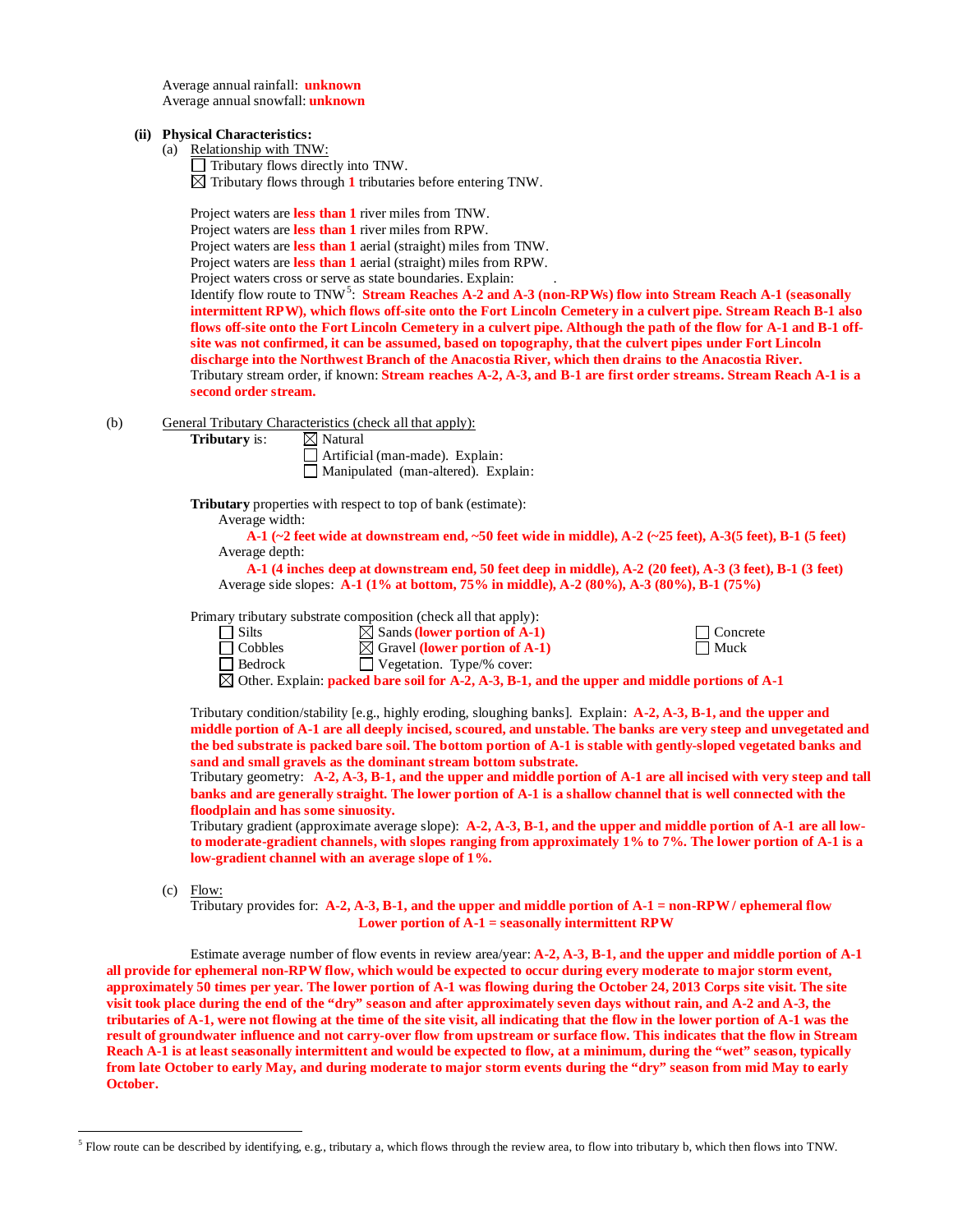### Describe flow regime: **A-2, A-3, B-1, and the upper and middle portion of A-1 = non-RPW / ephemeral flow Lower portion of A-1 = seasonally intermittent RPW**

Other information on duration and volume:

|                  | Surface flow is: discrete and confined for $A-2$ , $A-3$ , $B-1$ , and the upper and middle portion of $A-1$ , generally |
|------------------|--------------------------------------------------------------------------------------------------------------------------|
|                  | discrete and confined with some interaction with floodplain for lower portion of A-1                                     |
| Characteristics: |                                                                                                                          |

Subsurface flow: **groundwater is the likely source for the the baseflow in the lower portion of A-1 observed during the Corps site visit – the site visit occurred at the end of the "dry" season and after approximately seven days without rain, and there was no flow in the upper portion of the channel;** 

| Dye (or other) test performed: N/A.                                                                                                                                                                                                                                                                                                                                                                       |                                                                                                                                                                                                                                                             |
|-----------------------------------------------------------------------------------------------------------------------------------------------------------------------------------------------------------------------------------------------------------------------------------------------------------------------------------------------------------------------------------------------------------|-------------------------------------------------------------------------------------------------------------------------------------------------------------------------------------------------------------------------------------------------------------|
| Tributary has (check all that apply):<br>$\boxtimes$ Bed and banks<br>$\boxtimes$ OHWM <sup>6</sup> (check all indicators that apply):<br>clear, natural line impressed on the bank<br>changes in the character of soil<br>shelving<br>⊠<br>vegetation matted down, bent, or absent (lower portion of A-1)<br>$\boxtimes$ sediment sorting (lower portion of A-1)<br>leaf litter disturbed or washed away | the presence of litter and debris<br>destruction of terrestrial vegetation<br>the presence of wrack line<br>$\boxtimes$ scour (A-2, A-3, B-1, and the upper and middle portions of A-1)                                                                     |
| sediment deposition<br>water staining<br>other (list):<br>Discontinuous OHWM. <sup>7</sup> Explain: N/A.                                                                                                                                                                                                                                                                                                  | multiple observed or predicted flow events<br>abrupt change in plant community                                                                                                                                                                              |
| High Tide Line indicated by:<br>oil or scum line along shore objects<br>fine shell or debris deposits (foreshore)<br>physical markings/characteristics<br>tidal gauges<br>other (list):                                                                                                                                                                                                                   | If factors other than the OHWM were used to determine lateral extent of CWA jurisdiction (check all that apply):<br>Mean High Water Mark indicated by:<br>survey to available datum;<br>physical markings;<br>vegetation lines/changes in vegetation types. |

#### **(iii) Chemical Characteristics:**

| Characterize tributary (e.g., water color is clear, discolored, oily film; water quality; general watershed characteristics, etc.). |  |
|-------------------------------------------------------------------------------------------------------------------------------------|--|
| Explain: Water was not flowing in A-2, A-3, B-1, and the upper and middle portions of A-1 during the Corps site                     |  |
| visit. The water flowing in the lower portion of A-1 observed during the Corps October 24, 2013 site visit was                      |  |
| clear.                                                                                                                              |  |

Identify specific pollutants, if known: **None known**

# **(iv) Biological Characteristics. Channel supports (check all that apply):**

- $\boxtimes$  Riparian corridor. Characteristics (type, average width):
- Wetland fringe. Characteristics:
- $\overline{\boxtimes}$  Habitat for:
	- $\Box$  Federally Listed species. Explain findings:
	- Fish/spawn areas. Explain findings:
	- Other environmentally-sensitive species. Explain findings:

Aquatic/wildlife diversity. Explain findings: **the lower portion of A-1 has at least seasonallyintermittent flow which is probably sufficiently frequent flow to support at least more tolerant species of benthic macro-invertebrates**

### **2. Characteristics of wetlands adjacent to non-TNW that flow directly or indirectly into TNW**

# **(i) Physical Characteristics:**

- (a) General Wetland Characteristics:
	- Properties:

Wetland size: **Wetland D (6,300 square feet) and Wetland F (includes Wetland E – 8,800 square feet)**

<span id="page-3-1"></span><span id="page-3-0"></span> <sup>6</sup> <sup>6</sup>A natural or man-made discontinuity in the OHWM does not necessarily sever jurisdiction (e.g., where the stream temporarily flows underground, or where the OHWM has been removed by development or agricultural practices). Where there is a break in the OHWM that is unrelated to the waterbody's flow regime (e.g., flow over a rock outcrop or through a culvert), the agencies will look for indicators of flow above and below the break <sup>7</sup>  $7$ Ibid.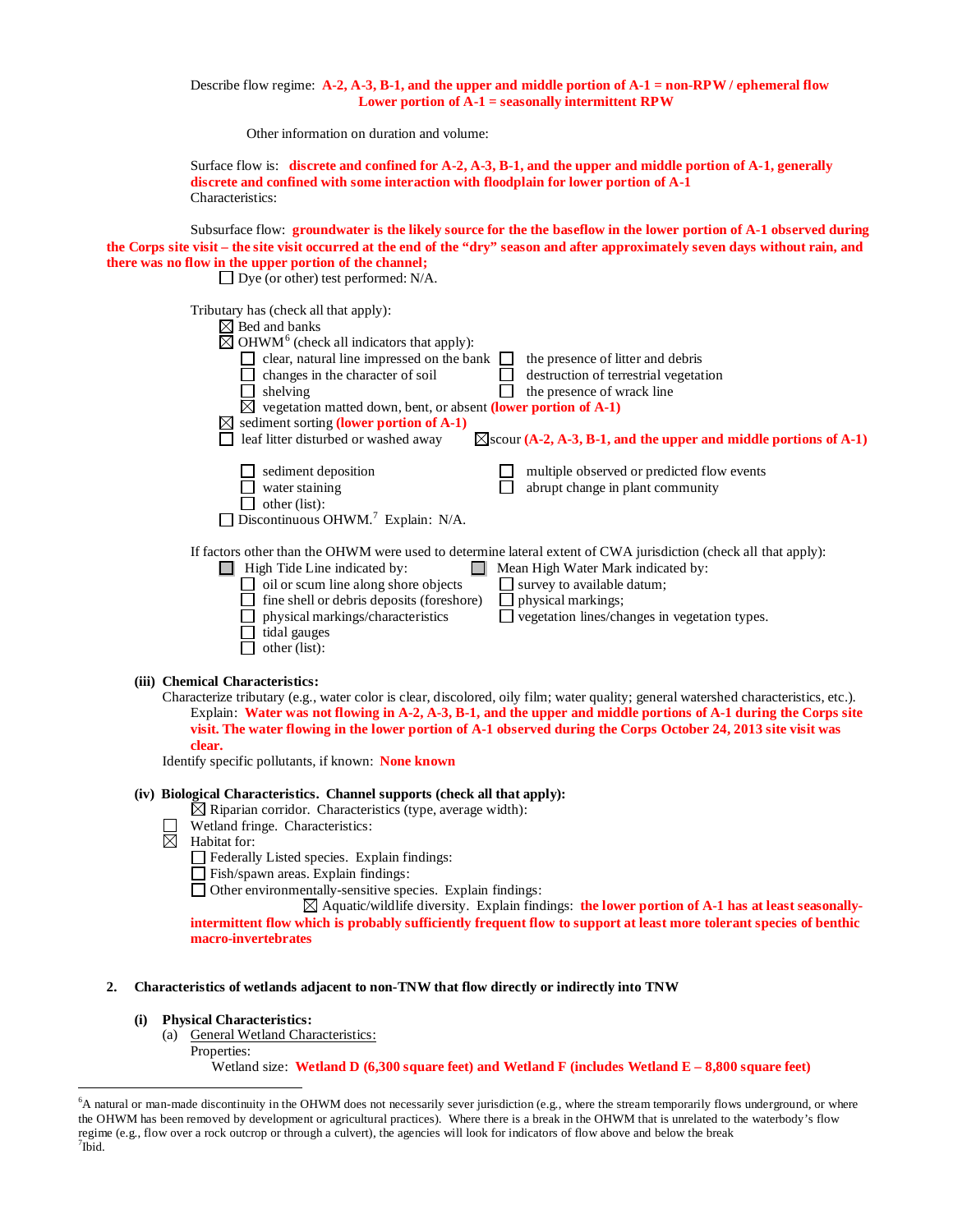Wetland type. **Wetlands D and F are PFO wetlands.**

Wetland quality. Explain: **Wetlands D and F appear to be high quality wetlands and, at a minimum, provide flood storage for the lower portion of A-1.**

Project wetlands cross or serve as state boundaries. Explain: **N/A**.

(b) General Flow Relationship with Non-TNW:

Flow is: **surface and subsurface, continuous** Explain: **Wetlands D and F abut A-1 and thus exchange surface and subsurface water freely with the stream.**

Surface flow is**: see above** Characteristics:

Subsurface flow: **see above**

Explain findings:

Dye (or other) test performed:

- (c) Wetland Adjacency Determination with Non-TNW:
	- $\boxtimes$  Directly abutting
	- $\Box$  Not directly abutting
		- Discrete wetland hydrologic connection. Explain:
		- Ecological connection. Explain:
		- $\Box$  Separated by berm/barrier. Explain:

(d) Proximity (Relationship) to TNW Project wetlands are **less than 1** river miles from TNW. Project waters are **less than 1** aerial (straight) miles from TNW. Flow is from: **stream and probably also from groundwater**

Estimate approximate location of wetland as within the floodplain. **Wetlands D and F comprise the entirety of the floodplain at the downstream terminus of A-1 and heading upstream, comprise the interior section of the floodplain, abutting A-1.**

### **(ii) Chemical Characteristics:**

Characterize wetland system (e.g., water color is clear, brown, oil film on surface; water quality; general watershed characteristics; etc.). Explain: **During the Corps site visit, the soil appeared to be saturated in Wetlands D and F, but there was not ponding on the surface of the wetlands. Water in the wetlands is probably similar to the water in A-1 (which the wetlands abut): clear, without any film on the surface. The project site is one of the last few undeveloped areas in the watershed. Wetlands D and F and Stream Reach A-1 receive surface water from the forested portions of the site, which likely results in moderately good water quality.**

- Identify specific pollutants, if known:
- **(iii) Biological Characteristics. Wetland supports (check all that apply):**
	- $\boxtimes$  Riparian buffer. Characteristics (type, average width):
	- $\overline{\boxtimes}$  Vegetation type/percent cover. Explain: Wetlands **D** and **F** have an approximately 1,460 foot wide riparian buffer **of deciduous trees.**
		- $\Box$  Habitat for:
		- Federally Listed species. Explain findings:
		- $\Box$  Fish/spawn areas. Explain findings:
		- $\Box$  Other environmentally-sensitive species. Explain findings:

Aquatic/wildlife diversity. Explain findings: **Birds, squirrels, and red fox all were observed during the 24 October 2013 Corps site visit. As some of the last remaining forested habitat in the very urbanized Anacostia River watershed, the forested site, including the forested riparian buffer of Wetlands D and F, provide important habitat for wildlife. Since no large predators, such as bear or mountain lion, are left in the wild near the urban centers of the Mid-Atlantic of the U.S., red fox is one of the few remaining predator of small mammals, such as rodents. If the populations of small mammals are left unchecked, they might devastate the vegetation of the few remaining natural areas in the urbanized watersheds in the region.** 

### **3. Characteristics of all wetlands adjacent to the tributary (if any)**

All wetland(s) being considered in the cumulative analysis:

Approximately acres in total are being considered in the cumulative analysis.

For each wetland, specify the following:

| Directly abuts? $(Y/N)$ | Size (in acres)   | Directly abuts? $(Y/N)$      | Size (in acres) |
|-------------------------|-------------------|------------------------------|-----------------|
| <b>Wetland D</b> $(Y)$  | $0.14 \text{ ac}$ | Wetland $F$ (and $E$ ) $(Y)$ | $0.20$ ac       |

Summarize overall biological, chemical and physical functions being performed: **Refer to Section IV.B.**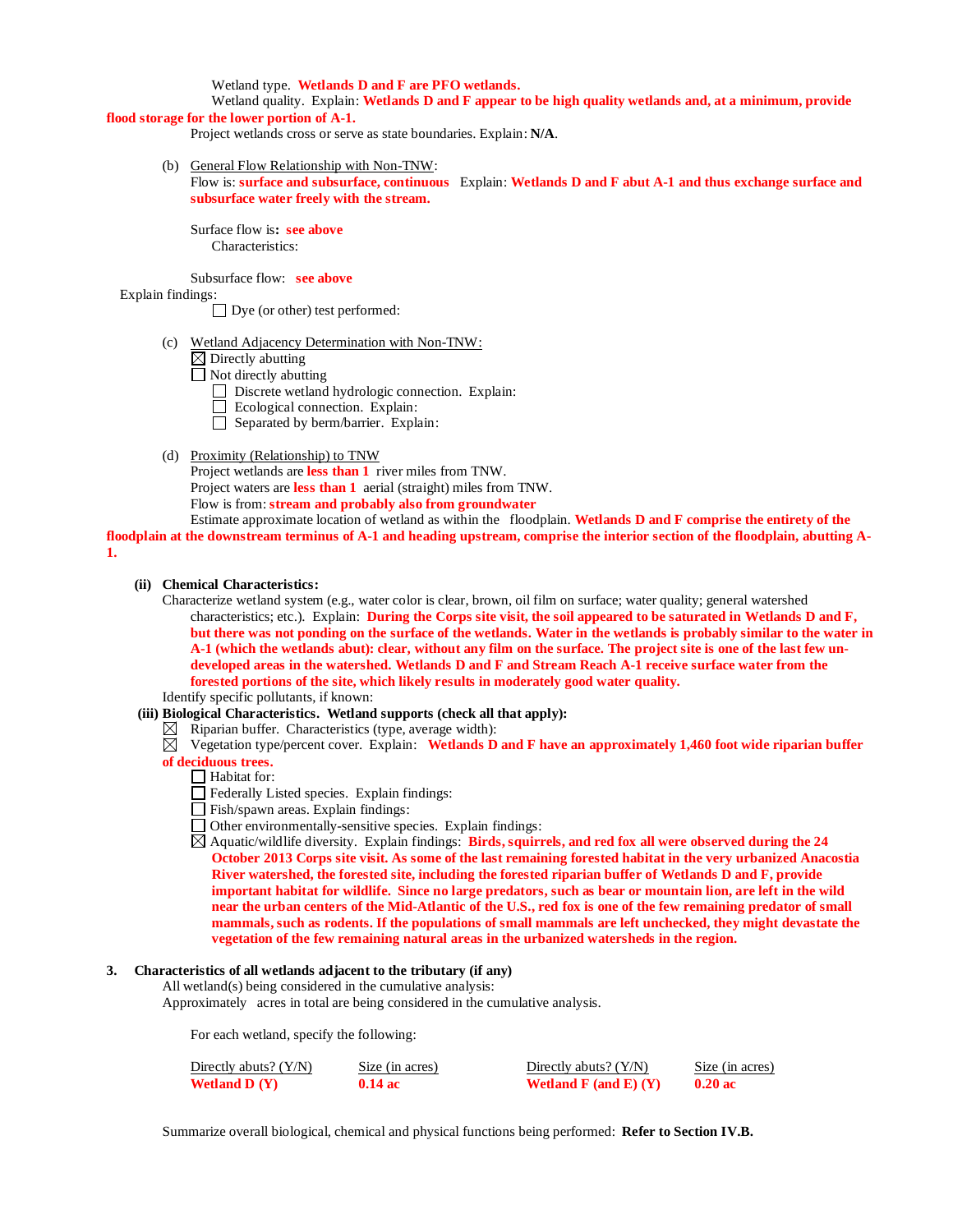### **C. SIGNIFICANT NEXUS DETERMINATION**

**A significant nexus analysis will assess the flow characteristics and functions of the tributary itself and the functions performed by any wetlands adjacent to the tributary to determine if they significantly affect the chemical, physical, and biological integrity of a TNW. For each of the following situations, a significant nexus exists if the tributary, in combination with all of its adjacent wetlands, has more than a speculative or insubstantial effect on the chemical, physical and/or biological integrity of a TNW. Considerations when evaluating significant nexus include, but are not limited to the volume, duration, and frequency of the flow of water in the tributary and its proximity to a TNW, and the functions performed by the tributary and all its adjacent wetlands. It is not appropriate to determine significant nexus based solely on any specific threshold of distance (e.g. between a tributary and its adjacent wetland or between a tributary and the TNW). Similarly, the fact an adjacent wetland lies within or outside of a floodplain is not solely determinative of significant nexus.** 

### **Draw connections between the features documented and the effects on the TNW, as identified in the** *Rapanos* **Guidance and discussed in the Instructional Guidebook. Factors to consider include, for example:**

- Does the tributary, in combination with its adjacent wetlands (if any), have the capacity to carry pollutants or flood waters to TNWs, or to reduce the amount of pollutants or flood waters reaching a TNW?
- Does the tributary, in combination with its adjacent wetlands (if any), provide habitat and lifecycle support functions for fish and other species, such as feeding, nesting, spawning, or rearing young for species that are present in the TNW?
- Does the tributary, in combination with its adjacent wetlands (if any), have the capacity to transfer nutrients and organic carbon that support downstream foodwebs?
- Does the tributary, in combination with its adjacent wetlands (if any), have other relationships to the physical, chemical, or biological integrity of the TNW?

#### **Note: the above list of considerations is not inclusive and other functions observed or known to occur should be documented below:**

**1. Significant nexus findings for non-RPW that has no adjacent wetlands and flows directly or indirectly into TNWs.**  Explain findings of presence or absence of significant nexus below, based on the tributary itself, then go to Section III.D: **Stream reaches A-2 and A-3 flow indirectly into a TNW by way of two other stream reaches: they flow through A-1, then through the Northwest Branch of the Anacostia River before they reach the Anacostia River. Stream Reach B-1and the upper and middle portions of A-1 both flow through one tributary, the Northwest Branch of the Anacostia River, before they reach the Anacostia River, a TNW. The lengths of the non-RPW ephemeral channels are as follows: A-2 is 600 feet long, A-3 is 220 feet long, B-1 is 1,600 feet long, and the non-RPW portion of A-1 is approximately 1,000 feet long (out of 1,500 total linear feet). These ephemeral channels have jurisdictional stream characteristics; all four channels have a well-defined bed and bank, rack lines, an Ordinary High Water Mark and evidence of scouring along the bed and banks. The following stream geomorphology was absent: flow (on the day of the Corps 24 October 2013 site visit); riffle-pool sequence; depositional bars or benches; braided channels; and sediment sorting. No aquatic fauna or wetland vegetation was observed to be within any of the four channels. There is no evidence that these ephemeral reaches are fed by groundwater. There are no wetlands abutting or adjacent to any of these four reaches. The closest wetlands to the middle portion of A-1 are at a much higher elevation on the stream valley and there is not a clear path of flow from these wetlands to A-1. The non-RPWs (including the upper and middle portions of A-1) do not meet the criteria in the 1987 Corps of Engineers Wetland Delineation Manual and/or appropriate Regional Supplements.**

\* Aquatic Life (Organisms): **Due to the ephemeral nature of the flow in the channels, large aquatic organisms, such as fish, or aquatic organisms that require a constant state of moisture would not be expected to be present. However, more opportunistic organisms that only require a short period of time to develop, such as some tolerant species of benthic macroinvertebrates (e.g. mosquito larvae), could potentially be expected to be present in the channel for very brief periods of time. The Corps' site visit on 24 October 2013 took place toward the end of the dry season. The downstream RPW reach of A-1 was flowing, while the upper and middle portions of A-1 and the other non-RPW reaches were not flowing.** 

\* Habitat for Wildlife: **A detailed assessment of the quality of wildlife habitat was not performed. The ephemeral streams' corridors and adjacent upland areas may provide habitat for a variety of upland wildlife species. Deer, birds, squirrels, and red fox were all observed during the 24 October 2013 Corps site visit.** 

\* Support Nutrient Cycling: **The abutting riparian areas are dominated by deciduous forest which adds carbon, in the form of detritus. The conveyance of the detritus downstream may provide soil nutrition and a food source for fish and other aquatic organisms downstream. The lack of pools of standing water within or adjacent to any of the non-RPW stream channels indicates that it is unlikely that the anoxic conditions required for denitrification are present. The four non-RPW channels have eroded down to the point that they all have limited connectivity with their floodplains, thus there is little slowing of sediment as it is transported downstream from the drainage areas of each stream or from erosion within the stream channels themselves. Any nutrients attached to that sediment would also be transported downstream. While the four non-RPWs have ample opportunity to transport nutrients, there is limited opportunity to perform this function in-situ.**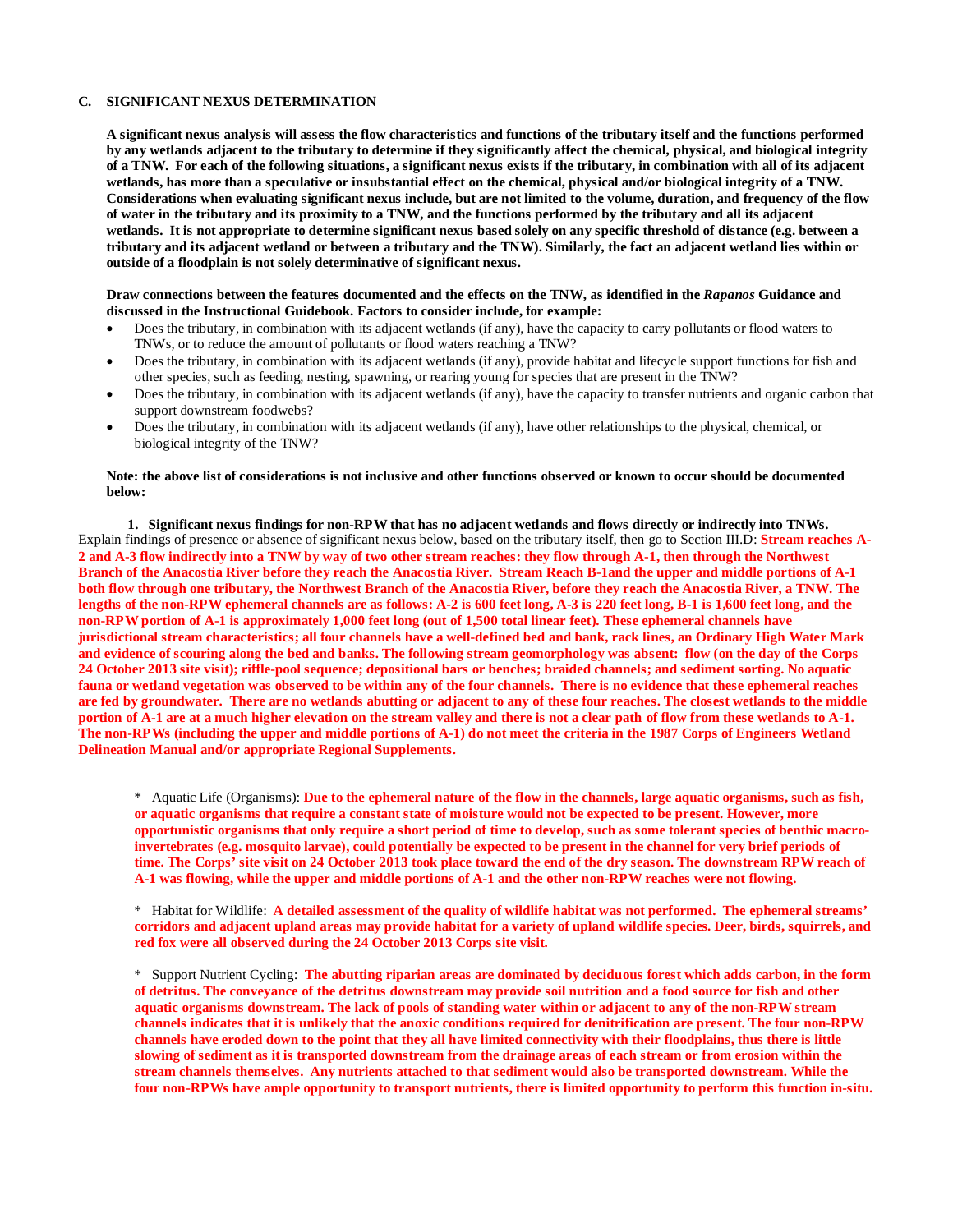\* Sediment Transport: **The four non-RPWs in the area of review are heavily incised and are primarily transport reaches. There are no major blockages, such as a beaver dam or road crossing, to arrest the transport of sediment prior to reaching the RPW at the downstream end of Stream Reach A-1.**

\* Pollutant Trapping: **The channel likely receives un-channelized overland flow from the surrounding upland areas that include a road, a parking lot, and an apartment building. Flow from Commodore Joshua Barney Drive NE and parking lot may convey pollutants such as motor oil and coolant and overland or subsurface flow from the mowed strip of land surrounding the apartment buildings may convey pollutants such as fertilizer or pesticides. The deeply incised non-RPW channels have little to no connection to their floodplains and would be expected to transport any pollutants downstream to the RPW, Stream Reach A-1. Although pollutants transported downstream in minor storm events would likely be trapped by the upland and wetland floodplain of the lower portion of Stream Reach A-1, pollutants transported through the non-RPWs in a large storm event could possibly reach the TNW.** 

\* WQ Improvement: **Since all four of the non-RPW channels have limited connection to their floodplains and are primarily transport reaches, the stream reaches would be expected to have a negligible to negative impact on water quality. Although there is a road, parking lot, and an apartment building in the upstream portion of the drainage basins of these stream reaches, the majority of the drainage areas of these streams is forested, undeveloped land. These forested riparian uplands would be expected to make a substantial contribution to improving water quality of surface and groundwater flow before it reaches the stream channels. This forested site is one of the few remaining natural areas in a highly disturbed and increasingly urban area.** 

\* Temperature: **When these non-RPW streams carry flow, the tree canopy in the riparian buffer would be expected to contribute shade which would moderate temperature fluctuations.**

\* Flood Storage: **Due to the incised nature of the non-RPWs, likely caused by high velocity overland flow over the nearby impervious surfaces and down steep slopes in the drainage areas of each channel, the non-RPWs are not well connected to their floodplains and would thereby be unlikely to provde flood storage.** 

\* Commerce: **The non-RPW channels are deep (ranging from ~3 feet to 50 feet deep). However, the location of these channels upstream of a culvert (which flows under the Fort Lincoln Cemetery) and flow too infrequently to support commerce, including recreational boating or fishing. However, the non-RPWs would be expected to contribute stream flow and detritus which would improve water quality downstream in the Anacostia River, a TNW which does support fishing and boating activities less than 1 mile from the area of review.**

\* Navigation: **The four non-RPWs on site are not navigable.**

\* Recreation: **The four non-RPWs do not have sufficient flow to support aquatic recreation, such as swimming, boating, or fishing. However four non-RPWs are located in close proximity to single family and apartment housing on one of the last forested parcels in an increasingly developed area. If allowed, the area of review could support non-aquatic recreational activities such as hiking and bird watching proportionate to the riparian upland forested habitat.**

\* Public Health: **As transport reaches, the four non-RPWs would likely have a negative impact on public health by carrying any pollutant threatening public health downstream. Other than conveying pollutants that could affect public health, the non-RPWs would not be expected to directly impact public health. If the forested area of review was available for non-aquatic recreation, the non-RPWs, as part of the area of review, could indirectly affect public health by providing a natural area for psychological benefits.**

\* Groundwater Discharge: **No seeps were noted within the four non-RPW channels. Groundwater seeps were observed within the area of review in three isolated wetlands, two jurisdictional wetlands, and the lower portion of Stream Reach A-1.**

\* Groundwater recharge: **The non-RPWs and the surrounding forested area of review are not paved and the groundwater seeps indicate that several aquatic features onsite intersect groundwater, thus it would be expected that some amount of groundwater recharge occurs.**

**Based on the above and field experience in Washington, D.C., Stream Reaches A-2, A-3, B-1, and the upper and middle portions of Stream Reach A-1 have a significant nexus with the physical, chemical or biological integrity of the TNW.**

- **2. Significant nexus findings for non-RPW and its adjacent wetlands, where the non-RPW flows directly or indirectly into TNWs.** Explain findings of presence or absence of significant nexus below, based on the tributary in combination with all of its adjacent wetlands, then go to Section III.D:
- **3. Significant nexus findings for wetlands adjacent to an RPW but that do not directly abut the RPW.** Explain findings of presence or absence of significant nexus below, based on the tributary in combination with all of its adjacent wetlands, then go to Section III.D: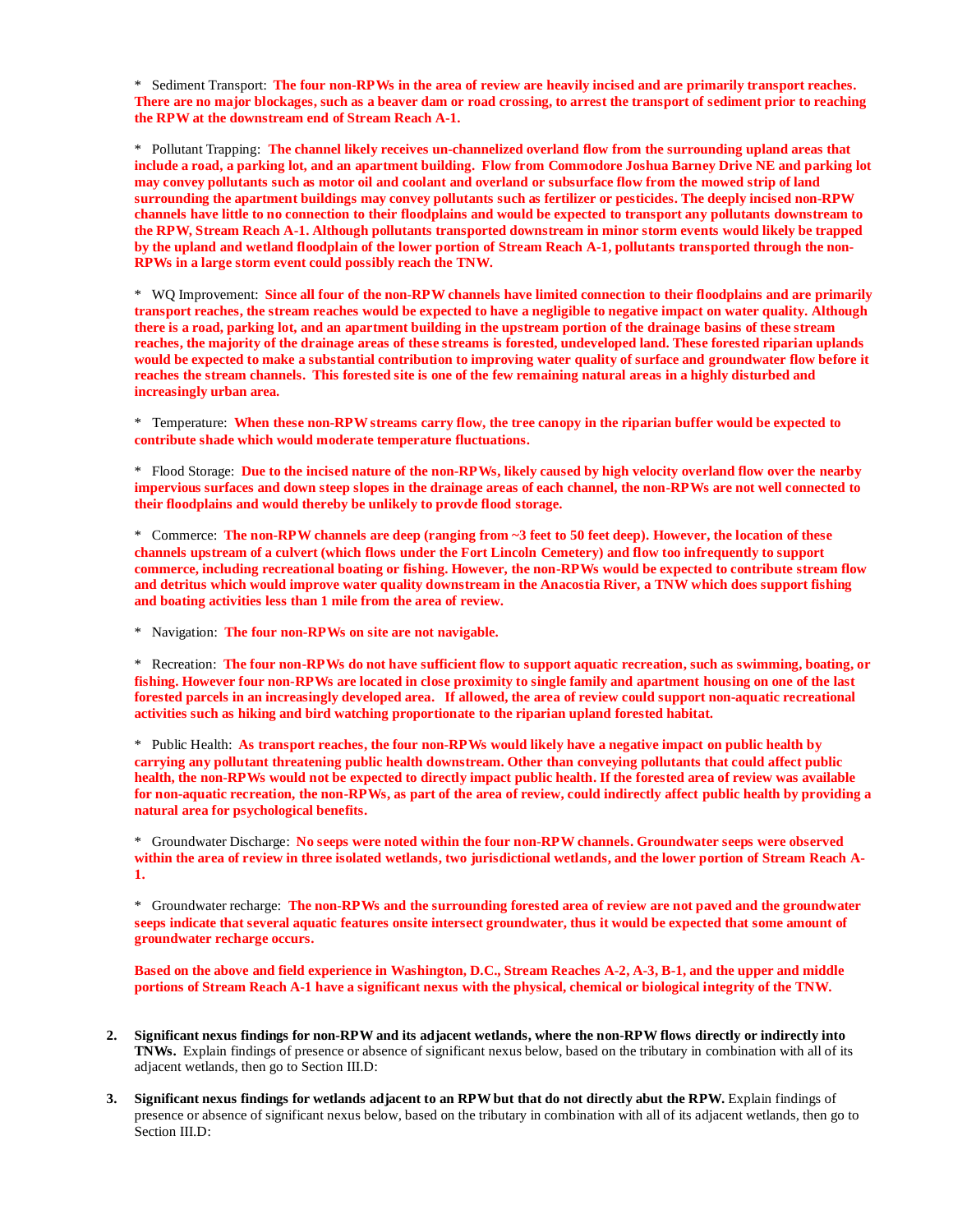# **D. DETERMINATIONS OF JURISDICTIONAL FINDINGS. THE SUBJECT WATERS/WETLANDS ARE (CHECK ALL THAT APPLY):**

- **1. TNWs and Adjacent Wetlands.** Check all that apply and provide size estimates in review area:  $\Box$  TNWs: Wetlands adjacent to TNWs:
- **2. RPWs that flow directly or indirectly into TNWs.**
	- Tributaries of TNWs where tributaries typically flow year-round are jurisdictional. Provide data and rationale indicating that tributary is perennial:

Tributaries of TNW where tributaries have continuous flow "seasonally" (e.g., typically three months each year) are jurisdictional. Data supporting this conclusion is provided at Section III.B. Provide rationale indicating that tributary flows seasonally: **The lower portion of Stream Reach A-1 was flowing at the time of the site visit, despite the area of review having no rain for the last seven to ten days prior to the site visit, the visit occurring toward the end of the dry season, and no contribution of flow from headwater tributaries Stream Reach A-2 and A-3 and the upper and middle portions of A-1. The lack of flow from other sources indicates that groundwater discharge is the primary source of baseflow for the stream and that the stream flow is at least seasonally-intermittent, if not perennial, and is a RPW that flow indirectly into a TNW. The well developed stream morphological characteristics of Stream Reach A-1 that indicate at least seasonally-intermittent flow include: development of bed and bank; development of an ordinary high water mark as indicated by a line below which no vegetation was rooted; sediment sorting; slight sinuosity with small point bars and meanders; development of a small floodplain; the clearing of debris from within the channel; and the presence of flow. Chemical and biological assessments of the stream were not conducted and no additional flow data is available for this stream reach.** 

Provide estimates for jurisdictional waters in the review area (check all that apply):

- Tributary waters: **Lower portion of Stream Reach A-1 – 500 square feet along 240 linear feet**
- Other non-wetland waters: acres.
	- Identify type(s) of waters:

# **3. Non-RPWs [8](#page-7-0) that flow directly or indirectly into TNWs.**

 $\boxtimes$  Waterbody that is not a TNW or an RPW, but flows directly or indirectly into a TNW, and it has a significant nexus with a TNW is jurisdictional. Data supporting this conclusion is provided at Section III.C.

Provide estimates for jurisdictional waters within the review area (check all that apply):

Tributary waters: **Stream Reach A-2 – 600 square feet along 300 linear feet;** 

 **Stream Reach A-3 - 220 square feet along 110 linear feet;** 

**Stream Reach B-1 - 1,600 square feet along 400 linear feet**

**Upper and middle portion of Stream Reach A-1 – 1,000 square feet along 480 linear feet**

□ Other non-wetland waters: Identify type(s) of waters:

### **4. Wetlands directly abutting an RPW that flow directly or indirectly into TNWs.**

Wetlands directly abut RPW and thus are jurisdictional as adjacent wetlands.

Wetlands directly abutting an RPW where tributaries typically flow year-round. Provide data and rationale indicating that tributary is perennial in Section III.D.2, above.

Provide rationale indicating that wetland is directly abutting an RPW:

Wetlands directly abutting an RPW where tributaries typically flow "seasonally." Provide data indicating that tributary is seasonal in Section III.B and rationale in Section III.D.2, above. Provide rationale indicating that wetland is directly abutting an RPW: **Wetlands D and F (includes E) directly abut the lower part of Stream Reach A-1. There is no separation between Wetlands D and F and Stream Reach A-1 and the elevation of the wetlands is approximately 2 centimeters higher than the stream, indicating that groundwater providing hydrology to the wetlands may drain through the wetlands to the stream as well as the stream intercepting the water table itself.** 

Provide acreage estimates for jurisdictional wetlands in the review area:

**Wetland D – 0.14 ac; Wetland F (includes Wetland E as shown on the plan) – 0.20 ac**

### **5. Wetlands adjacent to but not directly abutting an RPW that flow directly or indirectly into TNWs.**

 $\Box$  Wetlands that do not directly abut an RPW, but when considered in combination with the tributary to which they are adjacent and with similarly situated adjacent wetlands, have a significant nexus with a TNW are jurisidictional. Data supporting this conclusion is provided at Section III.C.

Provide acreage estimates for jurisdictional wetlands in the review area:

<span id="page-7-0"></span> <sup>8</sup> See Footnote # 3.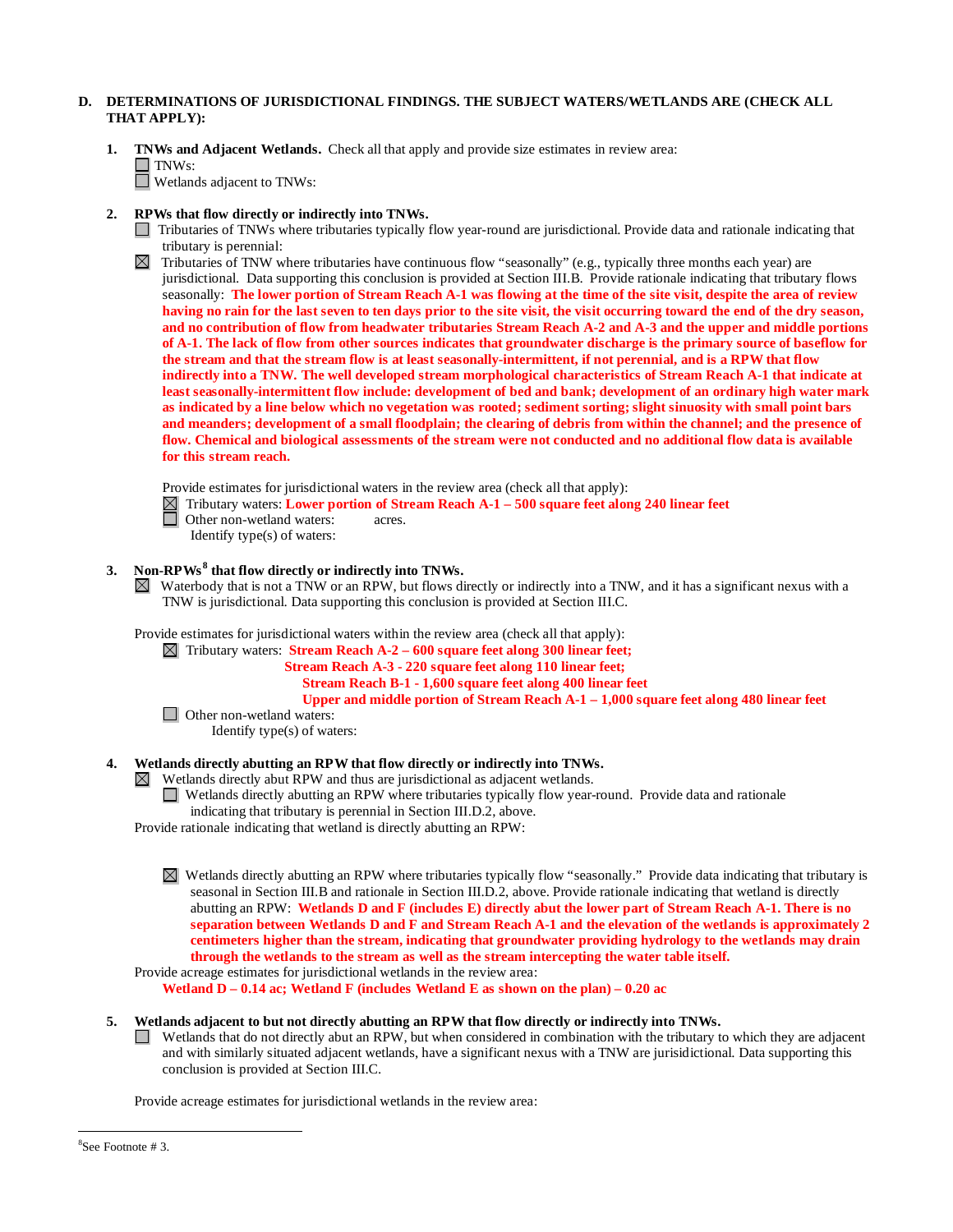## **6. Wetlands adjacent to non-RPWs that flow directly or indirectly into TNWs.**

 $\Box$  Wetlands adjacent to such waters, and have when considered in combination with the tributary to which they are adjacent and with similarly situated adjacent wetlands, have a significant nexus with a TNW are jurisdictional. Data supporting this conclusion is provided at Section III.C.

Provide estimates for jurisdictional wetlands in the review area:

# **7. Impoundments of jurisdictional waters.[9](#page-8-0)**

- As a general rule, the impoundment of a jurisdictional tributary remains jurisdictional.
- Demonstrate that impoundment was created from "waters of the U.S.," or
- Demonstrate that water meets the criteria for one of the categories presented above (1-6), or
- Ħ Demonstrate that water is isolated with a nexus to commerce (see E below).

### **E. ISOLATED [INTERSTATE OR INTRA-STATE] WATERS, INCLUDING ISOLATED WETLANDS, THE USE, DEGRADATION OR DESTRUCTION OF WHICH COULD AFFECT INTERSTATE COMMERCE, INCLUDING ANY SUCH WATERS (CHECK ALL THAT APPLY):[10](#page-8-1)**

- which are or could be used by interstate or foreign travelers for recreational or other purposes.<br>  $\Box$  from which fish or shellfish are or could be taken and sold in interstate or foreign commerce.
	-
- **From which fish or shellfish are or could be taken and sold in interstate or foreign commerce.**<br>
which are or could be used for industrial purposes by industries in interstate commerce.<br>
Interstate isolated waters. Explai which are or could be used for industrial purposes by industries in interstate commerce.
	- Interstate isolated waters.Explain:
	- Other factors.Explain:

### **Identify water body and summarize rationale supporting determination:**

Provide estimates for jurisdictional waters in the review area (check all that apply):

Tributary waters:

- **Other non-wetland waters:**
- Identify type(s) of waters:
- Wetlands:

# **F. NON-JURISDICTIONAL WATERS, INCLUDING WETLANDS (CHECK ALL THAT APPLY):**

- If potential wetlands were assessed within the review area, these areas did not meet the criteria in the 1987 Corps of Engineers Wetland Delineation Manual and/or appropriate Regional Supplements.
- $\boxtimes$  Review area included isolated waters with no substantial nexus to interstate (or foreign) commerce.
	- **Prior to the Jan 2001 Supreme Court decision in "***SWANCC*," the review area would have been regulated based solely on the "Migratory Bird Rule" (MBR).

 $\boxtimes$  Waters do not meet the "Significant Nexus" standard, where such a finding is required for jurisdiction. Explain: **Wetlands A, B, and C are located at too high of an elevation above Stream Reach A-1 to have a surface connection with the nearest stream and thus do not have a significant nexus to a TNW. Wetlands A, B, and C have accordingly been marked as 'isolated wetland' on the plan and have been determined to be non-jurisdictional wetlands based on a lack of significant nexus to a TNW.**

□ Other: (explain, if not covered above):

Provide acreage estimates for non-jurisdictional waters in the review area, where the sole potential basis of jurisdiction is the MBR factors (i.e., presence of migratory birds, presence of endangered species, use of water for irrigated agriculture), using best professional judgment (check all that apply):

- Non-wetland waters (i.e., rivers, streams):
- $\mathcal{L}_{\mathcal{A}}$ Lakes/ponds:
	- Other non-wetland waters: List type of aquatic resource:
- Wetlands:

Provide acreage estimates for non-jurisdictional waters in the review area that do not meet the "Significant Nexus" standard, where such a finding is required for jurisdiction (check all that apply):

П Non-wetland waters (i.e., rivers, streams):

Lakes/ponds:

Other non-wetland waters: List type of aquatic resource:

 $\boxtimes$ Wetlands: **Wetland A – 0.01 ac; Wetland B - 0.03 ac; Wetland C** - **0.03 ac**

### **SECTION IV: DATA SOURCES.**

<span id="page-8-0"></span> <sup>9</sup> To complete the analysis refer to the key in Section III.D.6 of the Instructional Guidebook.

<span id="page-8-1"></span><sup>&</sup>lt;sup>10</sup> Prior to asserting or declining CWA jurisdiction based solely on this category, Corps Districts will elevate the action to Corps and EPA HQ for **review consistent with the process described in the Corps/EPA** *Memorandum Regarding CWA Act Jurisdiction Following Rapanos.*